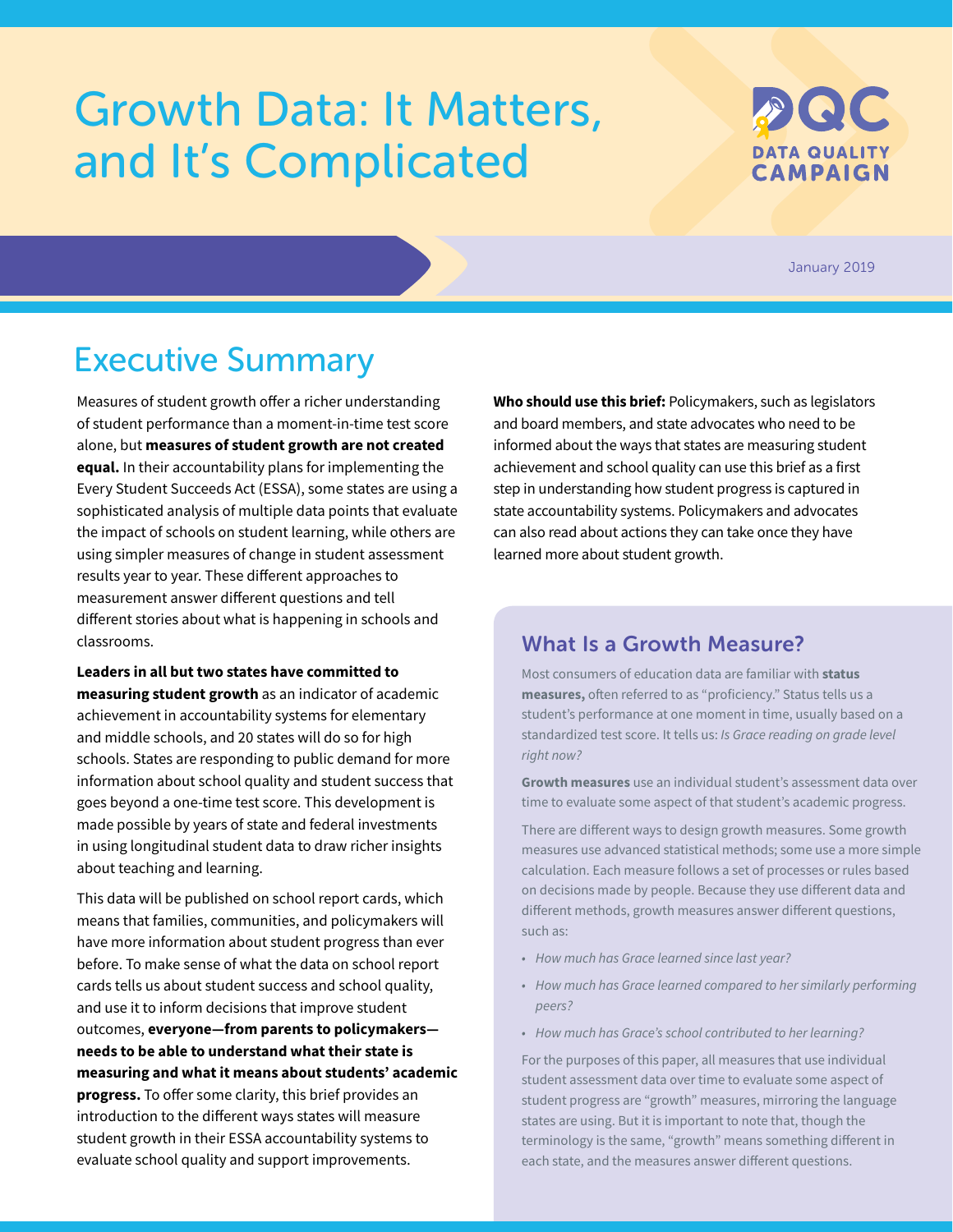## Introduction

## Growth data offers a richer picture of student performance than a one-time test score alone.

Every student should make learning progress each year. By capturing the change in students' test scores over time, growth data helps teachers and parents understand students' progress, including whether each student is improving or falling behind. Growth data is based on assessments, but instead of just one score, measures of student growth use different methods to analyze individual students' test scores over time. (See **[sidebar](#page-0-0)**, "What Is a Growth Measure?")

When considered side by side with other information, including proficiency measures, growth data provides a more comprehensive picture of student learning and a better indication of students' progress than a onetime test score alone. **Teachers and parents** can act on this valuable information to support students on their path to college and career—it is especially important for supporting students who may not be meeting learning benchmarks but have still improved. **District leaders** can use this information to identify schools that are outperforming their peers in improving student achievement and dig into best practices. **Community members** can understand whether schools are helping every student make learning progress each year and advocate for supports and resources. **State policymakers**  can use this information to identify which districts may be in need of additional support.

## The Every Student Succeeds Act (ESSA) prompted more states to shine a light on student growth.

ESSA ushered in a new era of state education accountability and opened the door for an unprecedented number of states to include measures of student progress in accountability systems. Critically, ESSA moves away from a reliance on a one-time test score, or proficiency measure, as the primary measure of student success and school quality and requires states to include an additional measure of student achievement. *For elementary and middle schools, this measure will be a measure of "student growth" if determined appropriate by the state or "another reliable* 

*statewide academic measure that allows for meaningful differentiation in school performance."* While stopping short of requiring states to include student growth, ESSA encourages states to do it—though the law does not define *student growth* or how states should measure it.

Based on their approved ESSA plans, all but two states— California and Kansas—have seized this opportunity to include a measure of "student growth" in their accountability systems.<sup>1</sup> These measures, though different, evaluate the learning progress of individual students. Forty-eight states and Washington, DC, will use a measure of student growth for elementary and middle schools, and 20 states have committed to include such a measure for high schools.

This new data about student progress will appear on **[school report cards](https://dataqualitycampaign.org/showmethedata/)** alongside other information about student success and school quality. As a result, families, communities, and policymakers will have more information about student progress than ever before.

## The growth measures states have chosen for their accountability systems are not created equal.

While including student growth among a set of robust indicators used to assess school quality is an important step, consumers of this data need to know that states

## Longitudinal Data Systems Make Growth Data Possible

Every state has the ability to use the most robust measures of student growth, such as value added and student growth percentile, because states have invested in statewide longitudinal data systems. These systems, which link state education data over time to provide a complete academic history for each student, are essential to calculating and using student growth measures. States have done the hard work to build these systems, establish relationships, and develop policies that support their ability to use this data to answer critical policy questions and support continuous improvement. Using student growth data to understand school quality is one way states are maximizing investments in longitudinal data.

<sup>1</sup> California is measuring school-level change in performance over time, which compares the performance of different groups of students (for example, this year's third graders compared to last year's third graders). Kansas is measuring achievement gaps.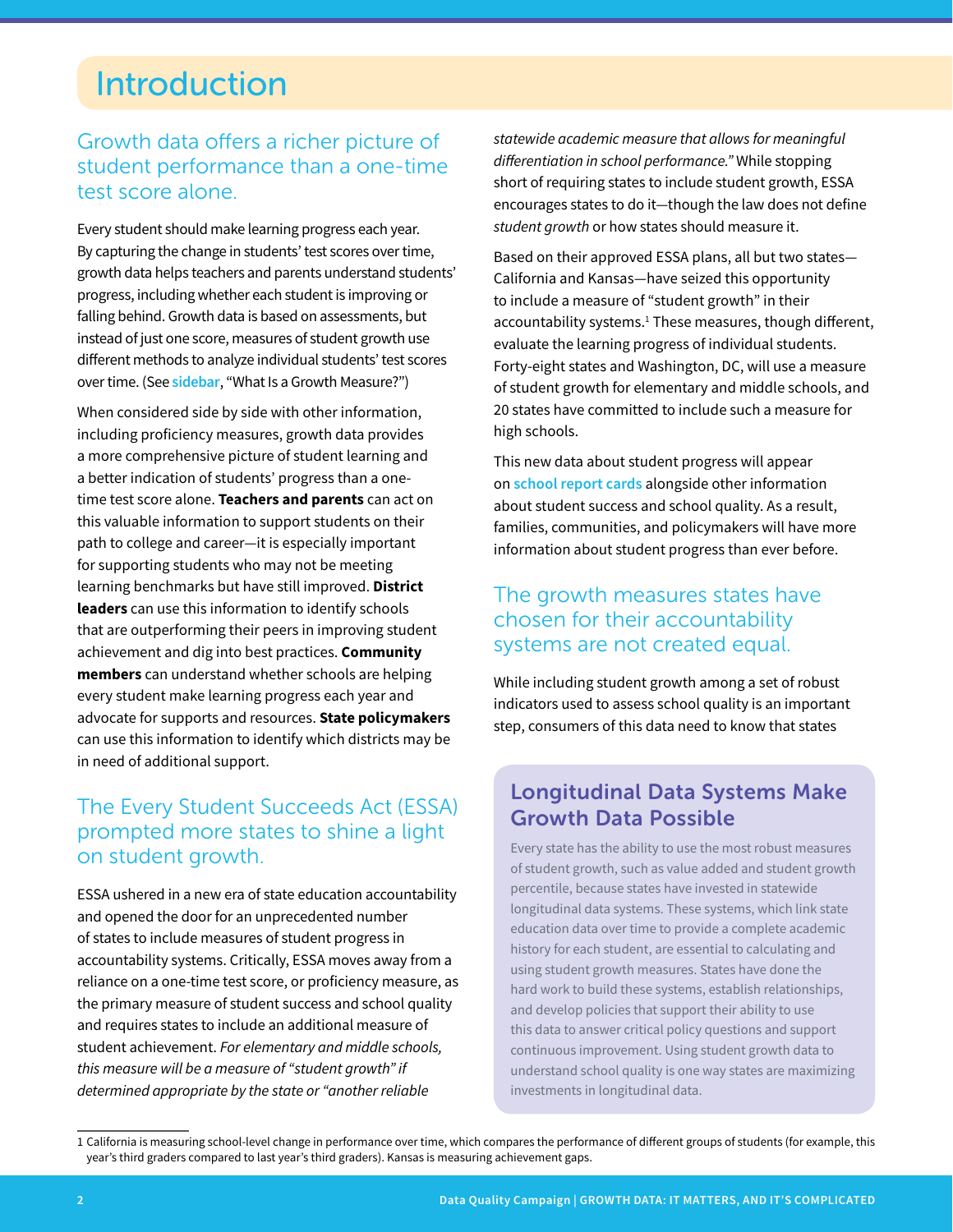are arriving at these indicators differently. States have made decisions about how to define, calculate, and include measures of student learning over time in their accountability systems. Ultimately these decisions have an impact on public understanding of school quality and the way that resources and supports are deployed to schools.

States are using the *same language*—"growth"—but *different methods* to calculate it. While most states are including an indicator of student growth in their accountability systems, each state is measuring different things that lead to different conclusions about student learning over time.

State leaders select indicators by considering what questions they want to answer, state goals, capacity, cost, ease of implementation, and feedback from stakeholders.

In addition to choosing the types of indicators they want to use, states also decide how to calculate, summarize, and interpret them. **These differences matter.**

The differences also mean that, while they might share common building blocks, *every state's approach to measuring student growth for accountability is ultimately different.* Even if states use a common assessment, such as the Smarter Balanced Assessment Consortium exams, the growth data that states report by school cannot be compared across states.

**This is complicated.** If this data is going to deliver on the promise of giving everyone with a stake in education greater insight into student performance, everyone needs to understand their state's growth measure and how the data can be interpreted.

## Measures of Growth in ESSA 101

Measures of student progress referred to as *student growth* provide a richer picture than one-time test scores alone, but different growth measures accomplish different things. Most states are using at least one of five common types of measures of student growth, though each state has applied its own customizations:

(See the **[table](#page-3-0)** for a high-level comparison of common growth measures, and see the **[map](#page-5-0)** for state-by-state findings.)

- X **Value-added** measures use advanced statistics and multiple data points to evaluate the impact of schools on student achievement.
- **X** Student growth percentile measures use advanced statistics and students' past performance data to evaluate how students are performing compared to their academic peers across the state.
- **▶ Value-table** measures place students in performance levels based on their test scores and note when students move between levels year to year. These performance levels are a range of scores determined by the state.
- **► Gain-score** measures use a change in test score on a comparable assessment year to year to demonstrate how much a student has learned over a given time period. An additional layer of analysis typically is applied to the test scores to make this measure possible; they are translated into what is called a "scale

score," which allows for comparison (for example, if students take different versions of a test).

**Signih-to-standard** measures evaluate the distance between a student's current performance and a gradelevel standard and, based on that student's rate of progress, estimates how soon the student will meet that standard.

**Value-added and student growth percentile measures offer insight into whether adults in a school are helping students learn, regardless of student proficiency level.**  These measures use advanced statistical methods to analyze students' progress compared to what is normal or expected, providing for conclusions about a school's collective contributions to student achievement. This calculation is not simple subtraction; the measures use multistep calculations that build on the capacity of state longitudinal data systems to support analysis of longitudinal student data and on years of work in the field to develop measures of school effectiveness using student performance data.

**Value-table, gain-score, and growth-to-standard measures, on the other hand, track students' mastery of state learning goals over time.** Generally, these measures track the change in an individual student's test score year to year and compare this change to state-determined expectations or other criteria to draw conclusions for accountability. (See **[table](#page-3-0)** for a comparison.)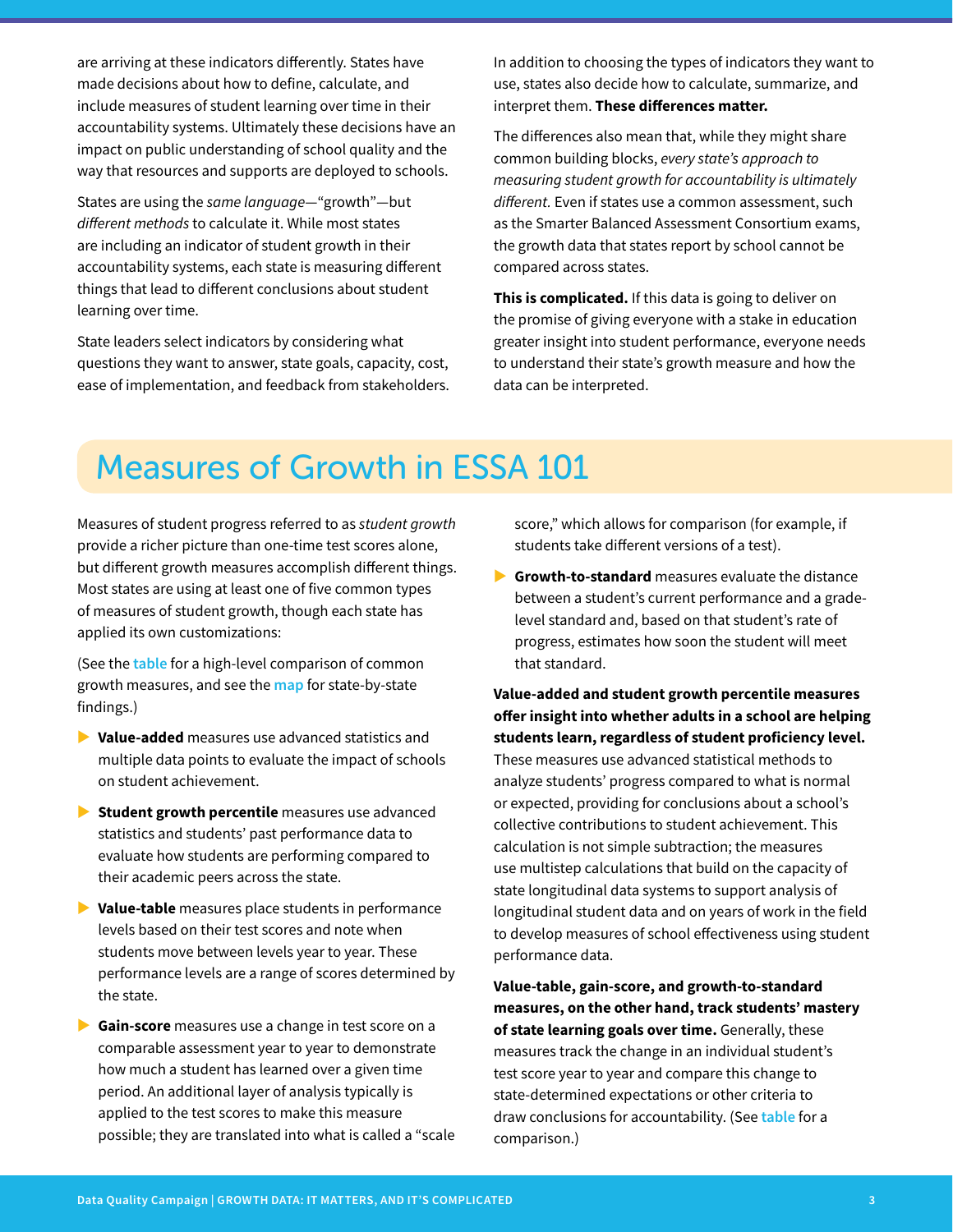<span id="page-3-0"></span>Recognizing the differences between the types of measures and the kinds of insight they offer, 10 states are using multiple growth measures within their accountability systems, giving the states an even more robust picture of student progress.

As 48 states and Washington, DC, have included a measure of individual student growth alongside proficiency to

provide a richer picture of student achievement, it is important for consumers to know that the data is not created equal. Because these measures tell distinctly different stories about what is happening with student learning, states must communicate clearly which measures they are using. Each approach comes with tradeoffs for accountability, and states must be thoughtful to address each measure's limitations.

### **Type Value Added Student Growth <b>Student** Crowth **Percentile Value Table Gain Score Growth to Standard** *These measures use individual student performance data to demonstrate . . .* The impact of adults in a school on student achievement. How schools served students with the same academic starting point. Student progress. Student progress.  $\vert$  A student's distance from grade-level learning goals. *They are calculated by . . .* Using advanced statistics to analyze data about Joey's past performance, and sometimes other characteristics that would affect his score, such as income or English language learner status, to predict how Joey will perform on the assessment. Joey's actual growth score is compared to his expected growth score, and the result is attributed his school. Using data about Joey's past performance, to group Joey with students across the state who got the same or similar score on the same test in the same grade. Joey is then assigned a percentile or rank—between 1 and 99—based on how his current year performance compares to that of his academic peers. Using a series of performance levels developed by the state that are based on a range of scores (e.g., 1–12 points, 13–24 points, etc.). Joey's test score this year is placed in a performance level and compared to where his score fell last year. These measures note whether Joey moved between levels year to year. Looking at the change in Joey's test score on a comparable assessment from last year to this year. An additional layer of analysis is applied to the test scores to make this measure possible; they are translated into what is called a "scale score," which allows for comparison (for example, if students take different versions of a test). Comparing Joey's performance this year to a long-term learning goal. Assuming Joey will improve at the same rate every year, this type of measure estimates whether Joey is on track to achieve that goal within a given timeframe. *The resulting data tells us . . .* Joey's school helped him improve more than other schools helped similar students. Joey is in the 70th percentile; compared to a group of academically similar peers, he did better than 70 percent of them. Joey moved from below basic to basic based on the state's cut scores. Joey scored 50 points higher than last year. As a 4th grader, Joey is 100 points away from proficiency and is on track to be proficient by the end of the next two years.

### Measures of Growth Used in State Accountability Systems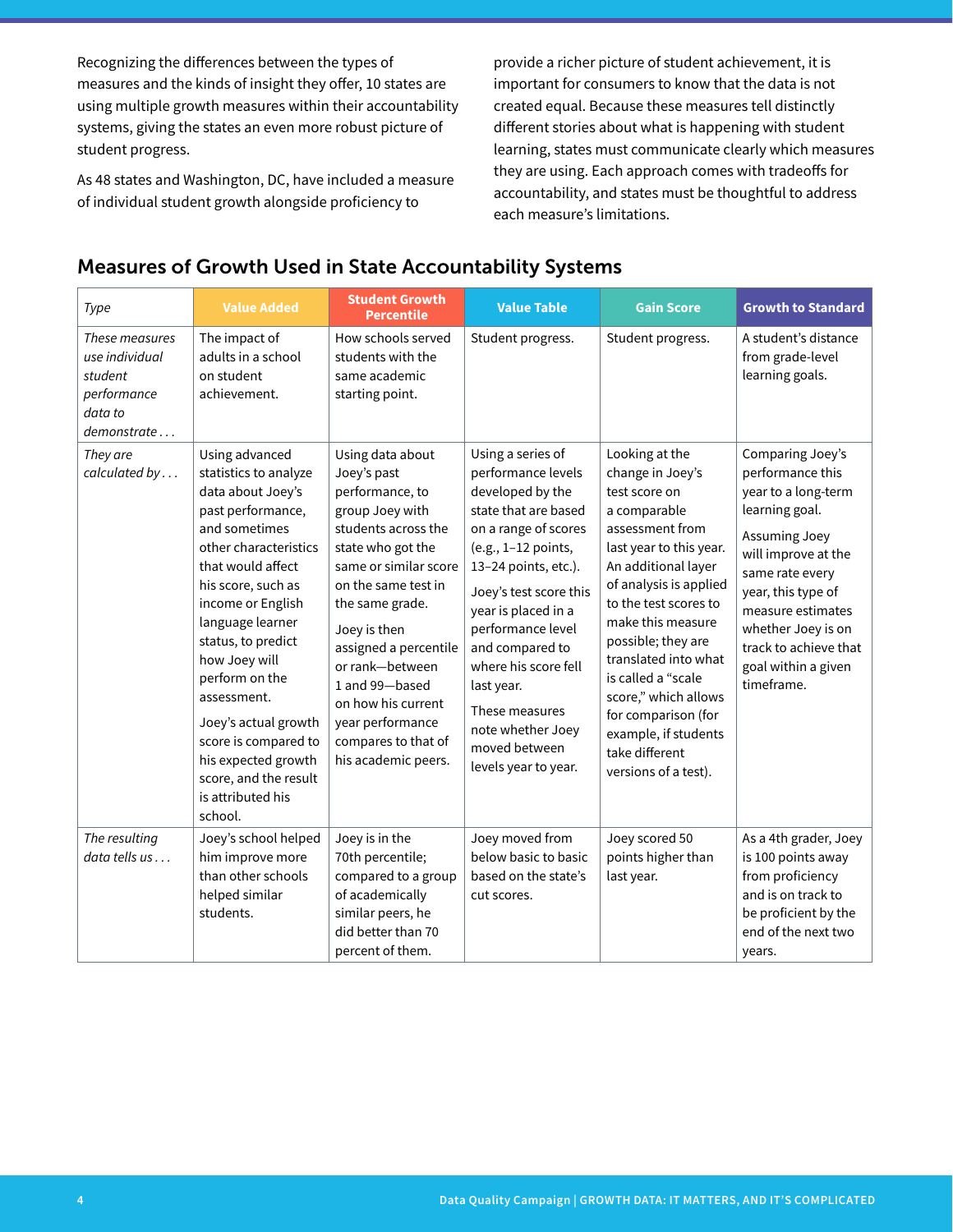| <b>Student Growth</b><br><b>Value Added</b><br>Type<br><b>Percentile</b>                                                                                                                                                                                                                                                                                                                                                                                                                                                                                                                                                                                                                                                                                                                                                                                                                                                                                                                                                                                                                                                                                                                                                                                                    | <b>Value Table</b><br><b>Gain Score</b><br><b>Growth to Standard</b>                                                                                                                                                                                                                                                                                                                                                                                                                                                                                                                                                                                                                                                                                                                                                                                                                                                                                                                                                                                                                                                                                                                                                                                                                                                                                                                                                                                                                                                                                                                                                                                                                                                                                                                                                                                                                 |
|-----------------------------------------------------------------------------------------------------------------------------------------------------------------------------------------------------------------------------------------------------------------------------------------------------------------------------------------------------------------------------------------------------------------------------------------------------------------------------------------------------------------------------------------------------------------------------------------------------------------------------------------------------------------------------------------------------------------------------------------------------------------------------------------------------------------------------------------------------------------------------------------------------------------------------------------------------------------------------------------------------------------------------------------------------------------------------------------------------------------------------------------------------------------------------------------------------------------------------------------------------------------------------|--------------------------------------------------------------------------------------------------------------------------------------------------------------------------------------------------------------------------------------------------------------------------------------------------------------------------------------------------------------------------------------------------------------------------------------------------------------------------------------------------------------------------------------------------------------------------------------------------------------------------------------------------------------------------------------------------------------------------------------------------------------------------------------------------------------------------------------------------------------------------------------------------------------------------------------------------------------------------------------------------------------------------------------------------------------------------------------------------------------------------------------------------------------------------------------------------------------------------------------------------------------------------------------------------------------------------------------------------------------------------------------------------------------------------------------------------------------------------------------------------------------------------------------------------------------------------------------------------------------------------------------------------------------------------------------------------------------------------------------------------------------------------------------------------------------------------------------------------------------------------------------|
| Certain features<br><b>Can account for</b><br>Use advanced<br>additional student<br>statistics and<br>of this type of<br>measure have<br>provide information<br>background<br>characteristics<br>implications for<br>that is different and<br>accountability.<br>beyond academic<br>complementary to a<br><b>These</b><br>performance.<br>proficiency measure.<br>measures<br><b>Use advanced</b><br>Use only test<br>statistics and<br>scores. These<br>provide information<br>measures do<br>that is different and<br>not account for<br>complementary to a<br>other factors that<br>contribute to<br>proficiency measure.<br>level easier.<br>student progress<br>Can be challenging<br>beyond a test score.<br>to communicate.<br>measures,<br>Their sophistication<br>Do not account<br>can be challenging<br>for standards.<br>determined<br>to explain to a broad<br>These measures<br>audience.<br>do not reveal any<br>information about<br>Do not account<br>depends on<br>how students are<br>for standards.<br>performing relative<br>These measures<br>to grade-level<br>do not reveal any<br>learning goals.<br>information about<br>how students are<br>performing relative<br>for school<br>to grade-level<br>learning goals.<br>to student<br>performance. | Offer a picture of<br>Are provided in<br><b>Like proficiency</b><br>whether students<br>terms that are<br>measures,<br>more familiar to<br>depend on state-<br>are on track to<br>determined<br>meet academic<br>many stakeholders.<br>criteria. The<br>benchmarks. These<br>These measures use<br>measures are helpful<br>simple language that<br>resulting growth<br>for offering more<br>is commonly used in<br>data depends on<br>information about<br>education, such as<br>how student test<br>students who are<br>proficiency, which<br>scores are translated<br>already performing<br>makes interpreting<br>into scale scores,<br>which is part of the<br>below a proficiency<br>the change in a<br>benchmark.<br>analysis that allows<br>student's mastery<br>for comparison.<br><b>Like proficiency</b><br>measures, depend<br>Do not account<br><b>Like proficiency</b><br>for school<br>on state cut<br>effectiveness<br>scores. Student<br>depend on state-<br>independent of<br>performance<br>criteria. Student<br>student proficiency<br>depends on<br>how high or low<br>status. These<br>performance<br>states have set<br>measures are<br>benchmarks.<br>how high or low<br>unable to provide<br>states have set<br>insight into how<br>Are based on an<br>the adults in a<br>accountability goals<br>estimate. Generally,<br>school contributed<br>and expectations.<br>these measures<br>to student<br>are based on an<br>Do not account<br>performance.<br>assumption that<br>effectiveness<br>a student will<br>independent of<br>continue to make<br>student proficiency<br>the same amount<br>status. These<br>of improvement on<br>his or her test scores<br>measures are<br>year after year,<br>unable to provide<br>regardless of his or<br>insight into how<br>the adults in a<br>her starting point or<br>other characteristics.<br>school contributed |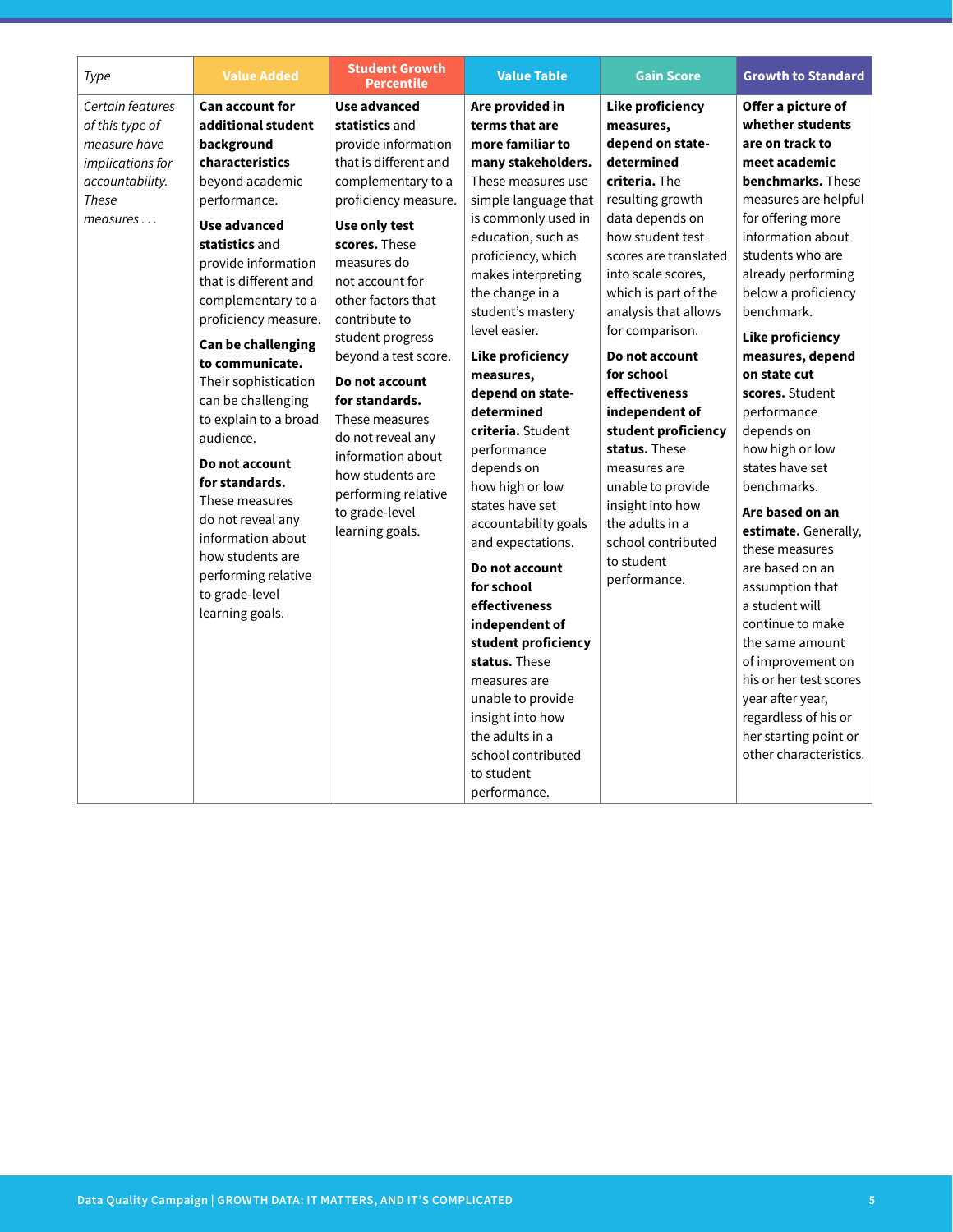### <span id="page-5-0"></span>Which growth measures are states using?

Based on states' approved ESSA plans, the map below shows the measures states have indicated they will use to evaluate student growth in elementary and middle schools.

The Data Quality Campaign (DQC) reviewed every state's ESSA plan to determine whether the state planned to use a measure of student growth for school accountability. Based on our analysis, and consultation with experts and existing resources, we determined which type of growth measure each state is using. States' choices about which **Value Table Gain Score Growth to** growth measures to use in accountability may evolve or **Standard** change in the course of implementation. **Other None**



- **23 states are using student growth percentile.** This measure is the most common. **Value Added Student Growth**  measure is the most common.
- **12 states are using a value table.**  $\mathfrak k$  a value table. ا<br>Petas are using a value tah **Percentile & Growth Student Growth Percentile, Value Table,**
- 10 states are using a growth-to-standard **measure. to Standard Percentile, Value Table, & Growth to Standard to Standard & Growth to Standard**
- **9 states are using a value-added measure.2**
- **3 states are using a gain-score measure.**
- **3 states are using a less common growth measure.** Based on our review, these states are using a measure of individual student progress that, as described in the plan, cannot be classified as one of the more common measures above.

**10 states are using multiple measures.** These states will use more than one measure to evaluate student growth, combining the measures in various ways. Five states are pairing a growth-to-standard **In the case of the Calcular Student growth percentile measure,** which will give them insight into both how students are performing compared to their academic **& Value Added** peers and how they are progressing toward state standards.3 **states** wi **Percentile, Value Table, Browth States will use more than one measure to evaluate Value Added Student Growth**  student growth, combining the measures in variou student growth, combining the measures in value **Value Table Gain Score Growth to ways.** Five states are pairing a **PERCE Value Table** States will use more than **Percentile Value Table**

<sup>2</sup> This map has been updated to reflect Louisiana's multiple growth measures as value added and growth to standard.

<sup>3</sup> Washington, DC, Massachusetts, and Maryland are considering this approach; their plans state that they will consider including a growth-tostandard measure in the future in addition to the student growth percentile measure they are already using.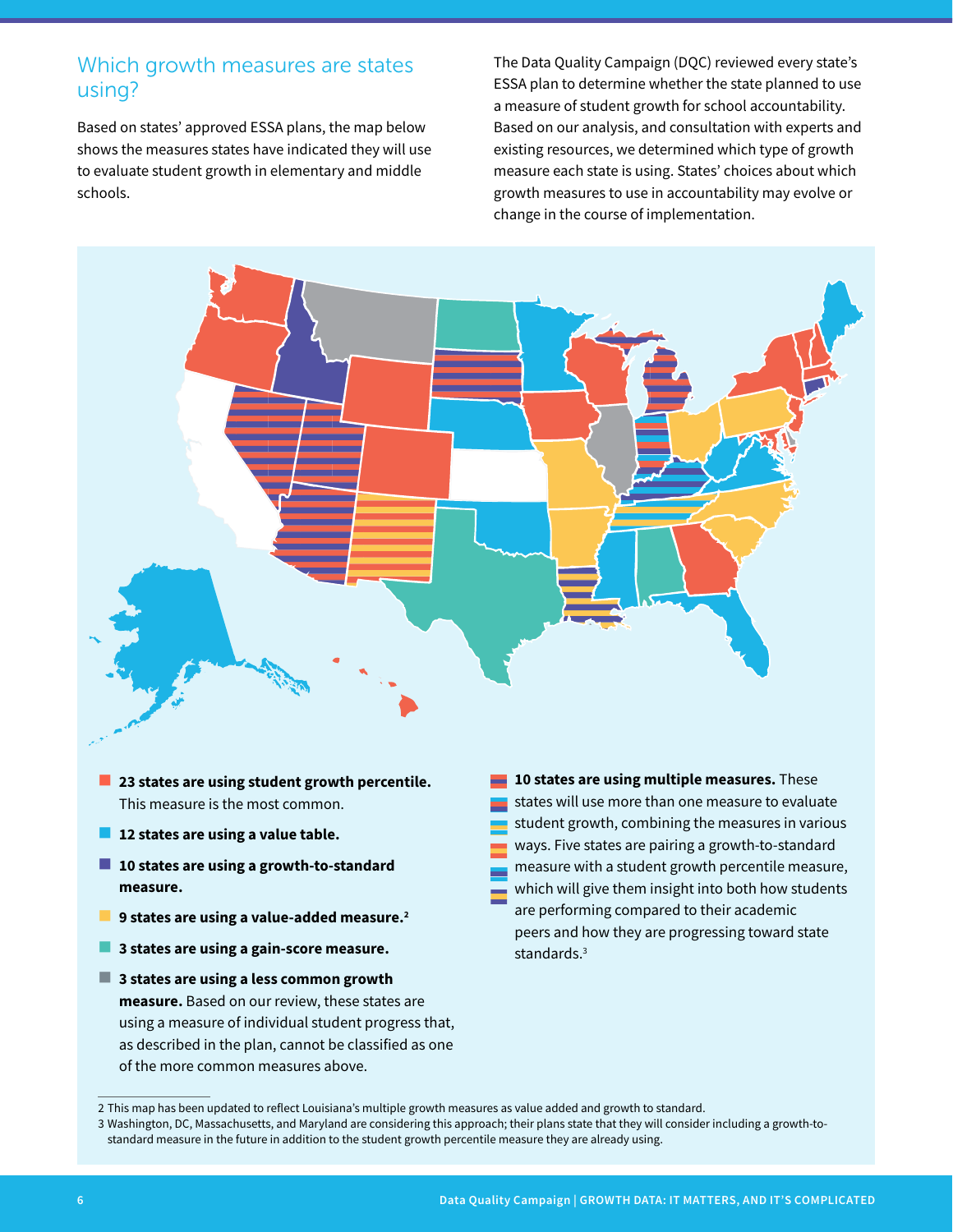## Start Conversations About Your State's Growth Data

Forty-eight states and Washington, DC, have committed to holding elementary and middle schools accountable for improving individual student growth *in addition to*  students meeting an academic proficiency benchmark. This data has the potential to shift thinking about school quality and student progress, equipping decisionmakers at all levels with the information they need to continuously improve in support of student success.

But the landscape of student growth measures in accountability systems is complicated. The only way this data will deliver on its promise to complement achievement data and broaden the picture of student success is if it is transparent, well communicated, and readily available to those closest to students so that they can use it to take action.

State policymakers should:

- **Be transparent about what growth measure they are using and why.** Everyone deserves to know how their public schools are doing, and states have a responsibility to present meaningful information to the public. State leaders should build trust by providing the context and rationale for the choices they have made.
- **Ensure that those closest to students have secure access to the data they need about students' academic growth.** None of this work will matter if those closest to students do not have **[the data they](https://dataqualitycampaign.org/resource/data-can-help-every-student-excel/)  [need](https://dataqualitycampaign.org/resource/data-can-help-every-student-excel/)** to move the needle in schools and classrooms. This information will help improve practice only if it is shared with those working closest to students, such as teachers and parents, and with students themselves. States must ensure that educators and decisionmakers at all levels have timely access to useful, secure student growth data they can act on to support all students on their path to success.

State policymakers and advocates should:

Start conversations about the state's growth data. Ask questions to unpack the decisions that shaped the state's growth data. Help others, such as educators and community members, understand what decisions were made.

- X **Understand how growth data fits within the context of other accountability measures.** Ensure that all of the data points in state accountability systems work together to create a complete picture of student success and school quality. Ask questions to understand why and how growth is weighted and used in conjunction with other measures of school quality.
- $\triangleright$  Observe how these measures impact **decisionmaking and whether they evolve in the course of implementation.** Once this data is reported, ask how the state is using these measures to identify challenges and drive improvements and how the state is adjusting these measures in the course of implementation.

Data tells a story, and the story is richer when it helps educators and leaders understand student learning over time, not just at one moment. Collecting and reporting student growth is just the beginning. Everyone using student growth data must understand the value and limitations of the information and, like with all data, consider it within the context of other available information. Doing this will ensure that, together, families, educators, and policymakers can put data to work for students.

## Ask Questions About Student Growth Data

Student growth data used for accountability, and therefore to inform decisionmaking about school quality and drive continuous improvement, reflects a series of decisions made by people. To understand what the numbers are telling you and unpack the decisions that shaped your state's growth data, ask questions such as:

- What are state leaders trying to learn about student progress?
- How was the growth measure selected? What were the key considerations?
- What are the expectations for student growth each year? How does the state determine these expectations?
- Does this measure tell us how well students are performing relative to the state's academic standards?
- Is the state measuring growth the same way for both high- and lowperforming students?
- Is the state measuring just students' progress, or is it trying to isolate the impact of schools, taking into account the diversity of students they teach?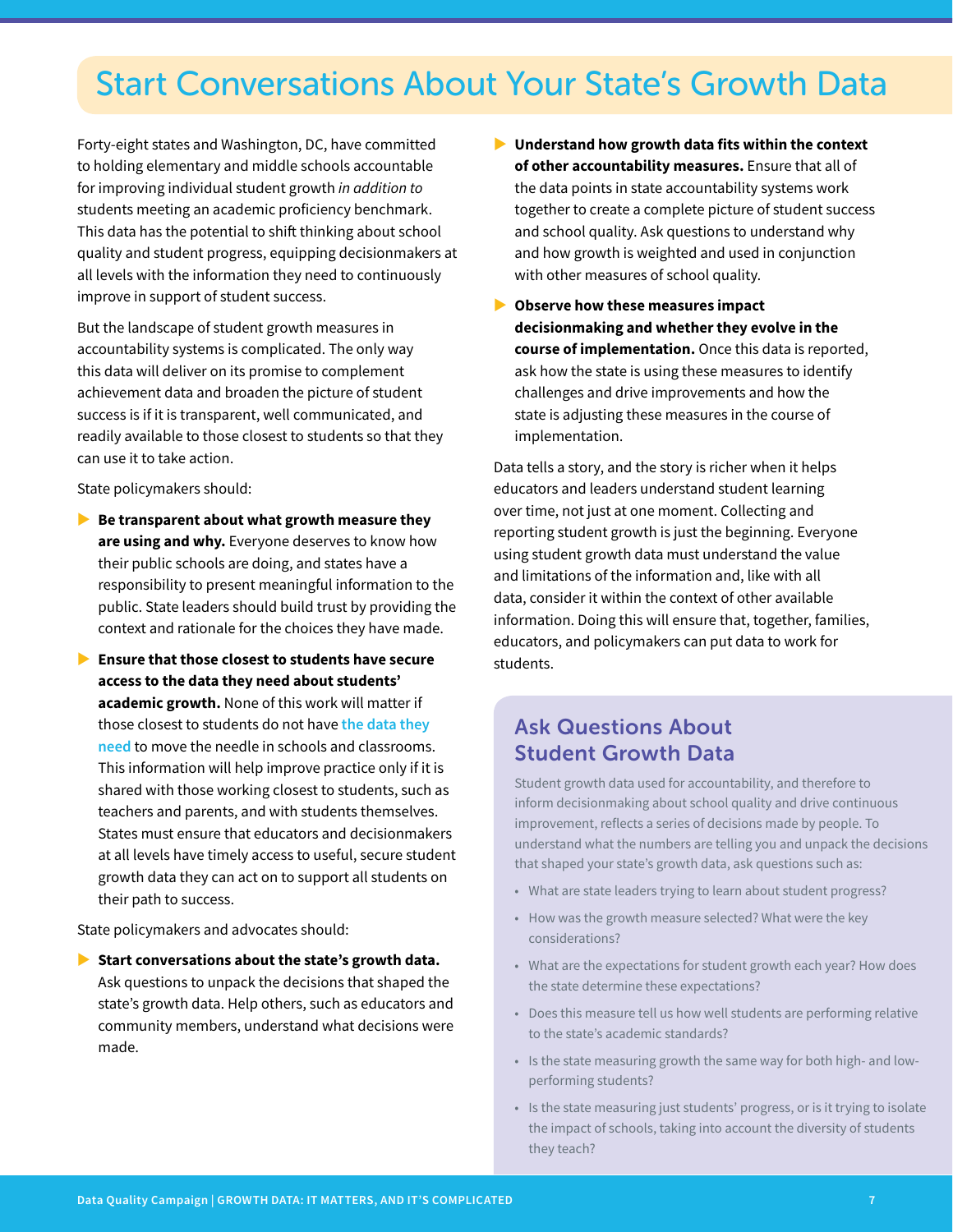## Appendix

## Methodology

DQC employed a systematic analysis to determine which states, as detailed in their ESSA accountability plans, will use a measure of student growth to calculate academic indicators and which specific measure(s) they will use. DQC developed a tracking spreadsheet with a list of common growth measures used for accountability, informed by subject matter experts and existing academic resources, to review each state's approved ESSA plan.

In September 2018, DQC reviewed approved ESSA plans—which live on state websites—for all 50 states and Washington, DC, including Florida's plan once it was approved on September 26, 2018. We read the sections describing the academic indicators used for accountability (in the **[ESSA plan template](https://www2.ed.gov/admins/lead/account/stateplan17/plans.html)** issued by the US Department of Education: Title I, Part A, Section 4, iv. a & b). DQC analyzed the language in these sections to determine whether states were using a measure of student growth in the calculation of an academic indicator and, if so, which type(s) of growth measure were being described. If the state named the measure, it was classified as that measure. If not, we made our best determination based on our definitions of each type. The culminating step involved categorizing states based on our determinations about their models as well as the total number of measures used in each state.

## Acknowledgments

DQC would like to thank Chad Aldeman, senior associate partner, Bellwether Education Partners, and Steven Glazerman, senior fellow, Mathematica Policy Research, for their advisement on the contents of this brief.

Characterizations of common growth measures found in this resource were developed in consultation with experts in the field and existing literature on this topic. To learn more, explore the following resources about the application of student growth measures in accountability systems:

- The Council of Chief State School Officers' *[Considerations for Including Growth in ESSA State](https://ccsso.org/sites/default/files/2017-10/CCSSOGrowthInESSAAccountabilitySystems1242017.pdf)  [Accountability Systems](https://ccsso.org/sites/default/files/2017-10/CCSSOGrowthInESSAAccountabilitySystems1242017.pdf)* provides a resource to support state policymakers as they walk through steps for actualizing a growth model for their state accountability systems.
- ▶ The Education Trust's *[Individual Student Growth](https://edtrust.org/students-cant-wait/individual-student-growth/)* factsheet outlines two main approaches to measuring growth and their implications for accountability.
- X *[A Practitioners Guide to Growth Models](https://scholar.harvard.edu/files/andrewho/files/a_pracitioners_guide_to_growth_models.pdf)* provides comprehensive definitions of growth models.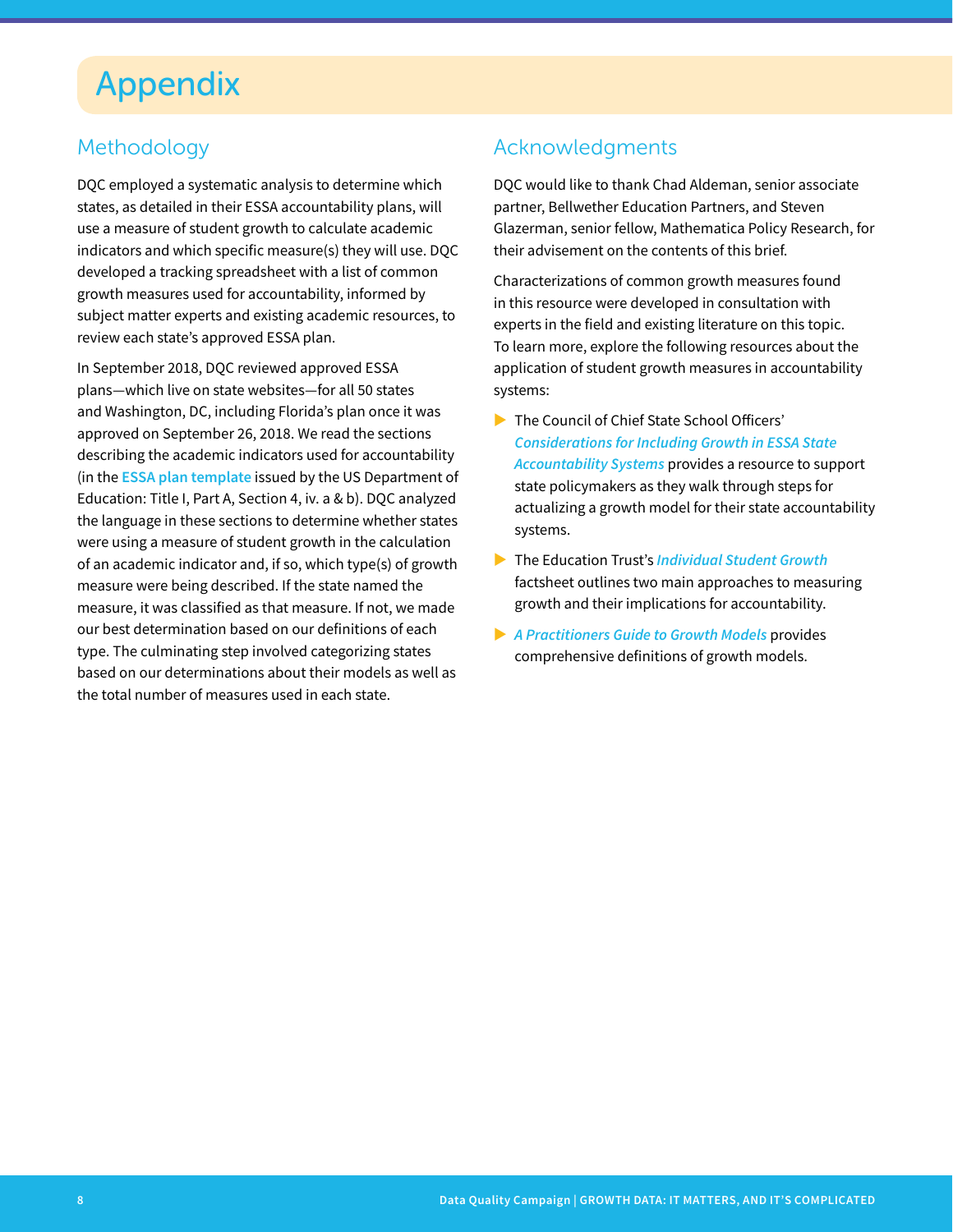## Growth Measures State by State

Findings from DQC's analysis of state-approved ESSA plans:

|                      |                                                                                  | The state includes a measure of individual<br>student growth in accountability |                 |
|----------------------|----------------------------------------------------------------------------------|--------------------------------------------------------------------------------|-----------------|
|                      | Growth measure state will use for                                                |                                                                                |                 |
| <b>State</b>         | accountability indicator, according to<br><b>ESSA plan</b>                       | For elementary and<br>middle school                                            | For high school |
| Alabama              | Gain Score                                                                       | ✔                                                                              | ✔               |
| Alaska               | Value Table                                                                      |                                                                                |                 |
| Arizona              | Multiple Measures: Student Growth<br>Percentile, Growth to Standard              |                                                                                |                 |
| Arkansas             | Value Added                                                                      |                                                                                | ✔               |
| California           | None                                                                             |                                                                                |                 |
| Colorado             | <b>Student Growth Percentile</b>                                                 | ✔                                                                              | ✔               |
| Connecticut          | Growth to Standard                                                               | ✔                                                                              |                 |
| Delaware             | Other                                                                            | ✔                                                                              | ✔               |
| District of Columbia | <b>Student Growth Percentile</b>                                                 | ✔                                                                              |                 |
| Florida              | Value Table                                                                      |                                                                                | ✔               |
| Georgia              | <b>Student Growth Percentile</b>                                                 | ✔                                                                              |                 |
| Hawaii               | <b>Student Growth Percentile</b>                                                 |                                                                                |                 |
| Idaho                | Growth to Standard                                                               | ✔                                                                              |                 |
| Illinois             | Other                                                                            | ✔                                                                              |                 |
| Indiana              | Multiple Measures: Value Table, Student<br>Growth Percentile, Growth to Standard |                                                                                |                 |
| lowa                 | <b>Student Growth Percentile</b>                                                 |                                                                                |                 |
| Kansas               | None                                                                             |                                                                                |                 |
| Kentucky             | Multiple Measures: Value Table, Growth to<br>Standard                            |                                                                                |                 |
| Louisiana            | Multiple Measures: Value Added, Growth to<br>Standard                            |                                                                                |                 |
| Maine                | Value Table                                                                      |                                                                                |                 |
| Maryland             | <b>Student Growth Percentile</b>                                                 |                                                                                |                 |
| Massachusetts        | <b>Student Growth Percentile</b>                                                 |                                                                                |                 |
| Michigan             | Multiple Measures: Student Growth<br>Percentile, Growth to Standard              | ✔                                                                              | ✔               |
| Minnesota            | Value Table                                                                      | ✔                                                                              |                 |
| Mississippi          | Value Table                                                                      | ✔                                                                              | ✔               |
| Missouri             | Value Added                                                                      | ✔                                                                              |                 |
| Montana              | Other                                                                            | ✔                                                                              |                 |
| Nebraska             | Value Table                                                                      | ✔                                                                              |                 |
| Nevada               | Multiple Measures: Student Growth<br>Percentile, Growth to Standard              |                                                                                |                 |
| New Hampshire        | <b>Student Growth Percentile</b>                                                 | ✔                                                                              |                 |
| New Jersey           | <b>Student Growth Percentile</b>                                                 | ✔                                                                              |                 |
| New Mexico           | Multiple Measures: Student Growth<br>Percentile, Value Added                     |                                                                                |                 |
| New York             | <b>Student Growth Percentile</b>                                                 | ✔                                                                              |                 |
| North Carolina       | Value Added                                                                      | ✔                                                                              | ✔               |